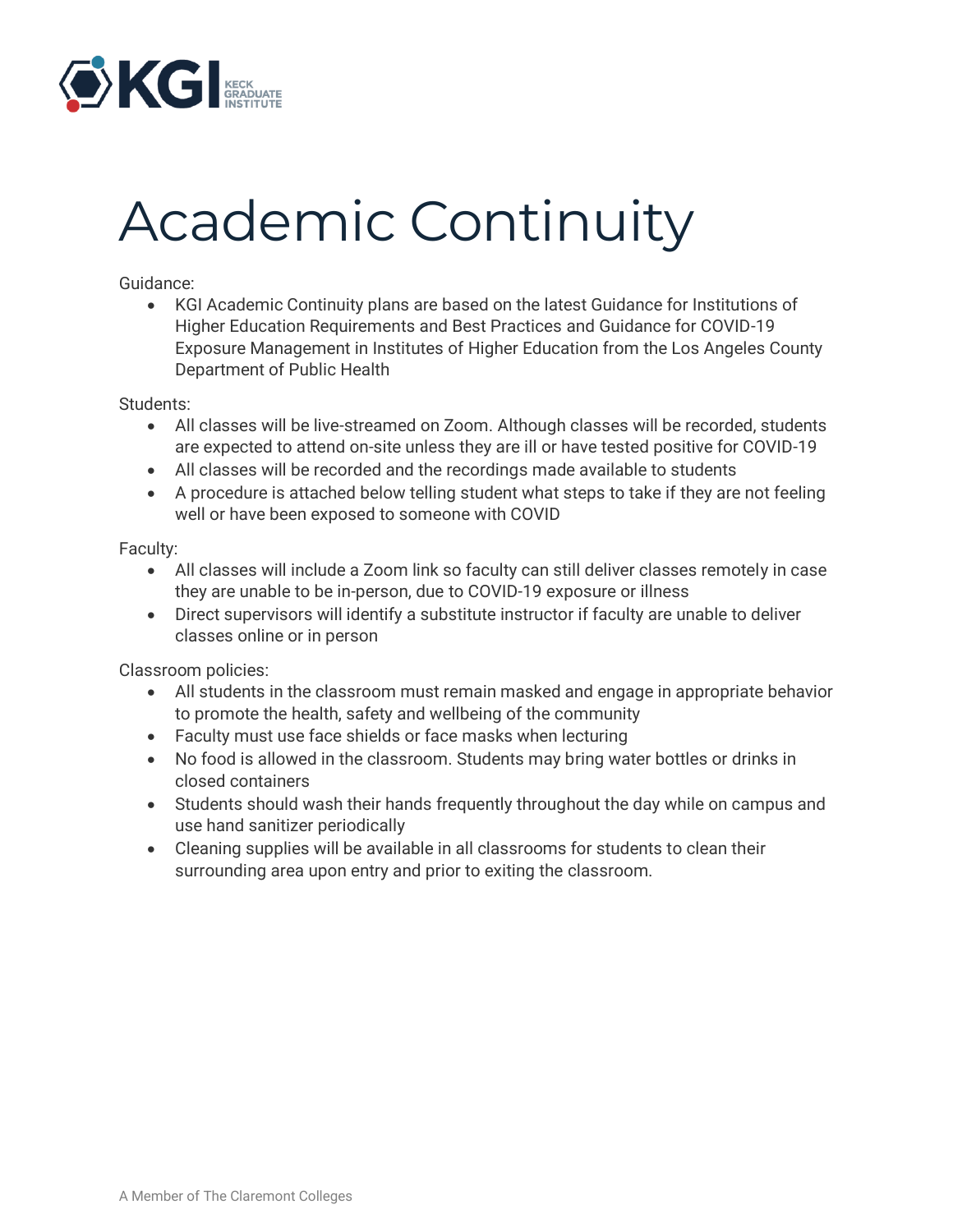

# **I. IF A STUDENT IS NOT FEELING WELL BEFORE CLASS:**

- 1. Stay home
- 2. Notify faculty, clinical/experiential site (if applicable) and student affairs by e-mail that you will not be attending class in-person
- 3. Access live class via Zoom link or access class recording afterward if you are unable to participate
- 4. If you are experiencing symptoms associated with COVID-19 (a complete list of symptoms can be found [HERE\)](https://www.cdc.gov/coronavirus/2019-ncov/symptoms-testing/symptoms.html), follow up with your health care provider or Student Health Services
- 5. If your health care provider recommends a COVID-19 test, please reach out to the [Dean](mailto:deanofstudents@kgi.edu)  [of Students.](mailto:deanofstudents@kgi.edu) This may be helpful if students need authorization before going to SHS for a test.
- 6. Complete a COVID test if recommended by your health care provider
- 7. If COVID test is **POSITIVE**:
	- a. Notify [Dean of Students](mailto:deanofstudents@kgi.edu)
	- b. Student Health Services contract tracing process will begin
	- c. Notify faculty that you will be attending class virtually
	- d. Self-quarantine for 10 days
	- e. Return to campus when released from isolation
- 8. If COVID test is **NEGATIVE** or not required by health care provider:
	- a. If you received a Covid-test by your health care provider, submit proof of negative results [HERE](https://kgi.formstack.com/forms/negative_test_result)
	- b. If you received a Covid-test by the Student Health Services office, follow their instructions
	- c. Return to class when asymptomatic.
	- d. Per Student Handbook provide note from health care provider if missing class for 3 or more days.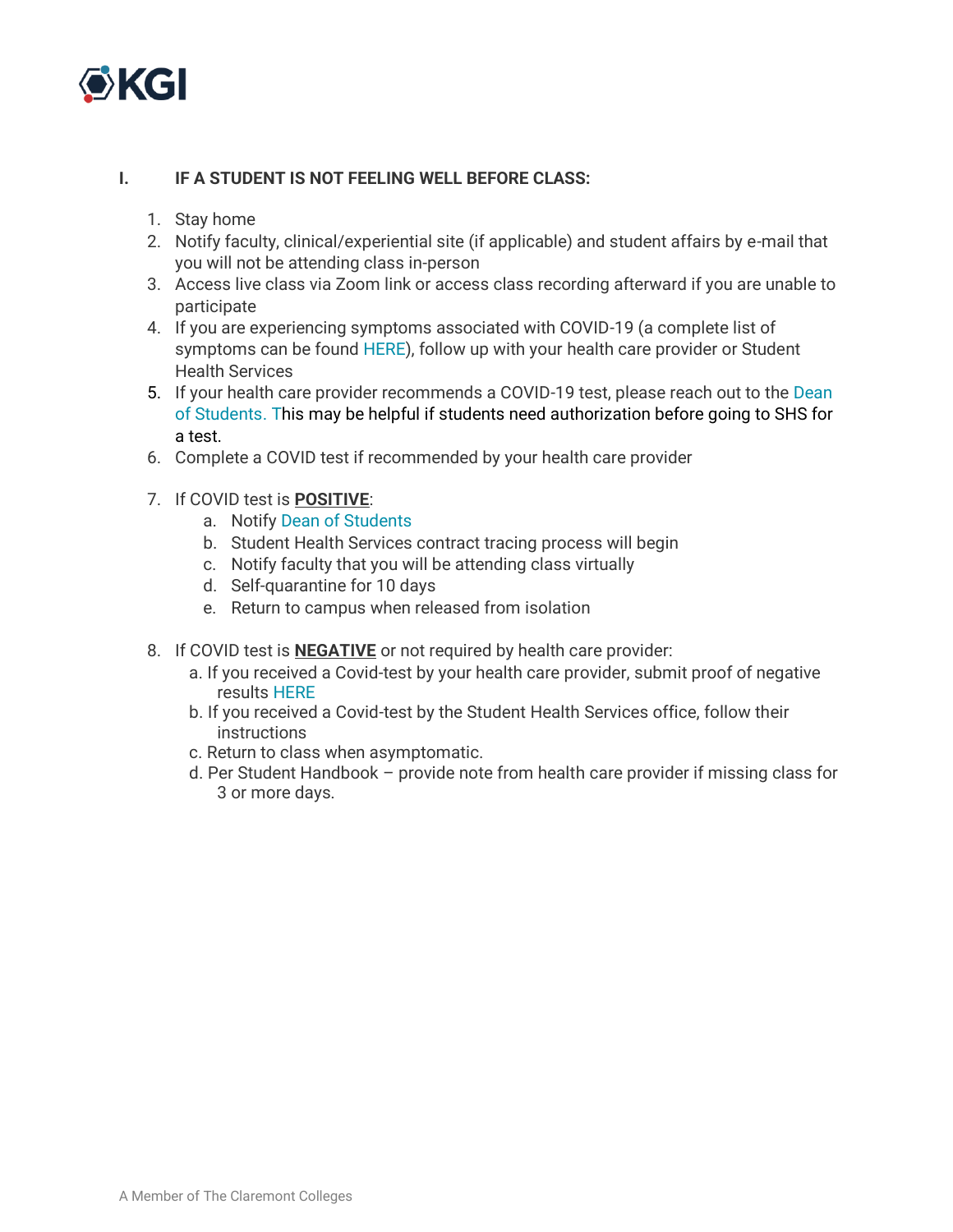

# II. **IF A STUDENT IS EXPOSED TO SOMEONE WITH COVID:**

#### **1. Notify** [Dean of Students](mailto:deanofstudents@kgi.edu)

## 2. **IF YOU HAVE SYMPTOMS**:

- a. Stay home
- b. Notify faculty that you will be attending classes virtually
- c. Access live class via Zoom or recording if you are unable to participate
- d. Follow up with your health care provider or Student Health Services
- e. Complete a COVID test

## f. **IF TEST IS NEGATIVE**:

- i. If you received a Covid-test by your health care provider, submit proof of negative results [HERE](https://kgi.formstack.com/forms/negative_test_result)
- ii. If you received a Covid-test by the Student Health Services office, follow their instructions
- iii. Return to class when asymptomatic

## g. **IF TEST IS POSITIVE**:

- i. Notify [Dean of Students](mailto:deanofstudents@kgi.edu)
- ii. Student Health Services contact tracing process will begin
- iii. Notify faculty that you will be attending classes virtually
- iv. Self-quarantine for 10 days
- v. Complete a COVID test
	- If testing is done through your health care provider, submit proof of negative test results [HERE](https://kgi.formstack.com/forms/negative_test_result)
	- If testing is done by the Student Health Services office, follow their instructions
- vi. Return to campus when released from isolation

## 3. **IF YOU ARE ASYMPTOMATIC AND FULLY VACCINATED:**

- a. Begin modified quarantine:
- b. If you live on campus, remain in your residence **except for continuing to attend on-campus classes and academic activities, but not** on or off-campus social activities
- c. Complete a COVID test within 3-5 days of last exposure

## d. **IF TEST IS NEGATIVE:**

- If testing is done through your health care provider, submit proof of negative test results [HERE](https://kgi.formstack.com/forms/negative_test_result)
- If testing is done by the Student Health Services office, follow their instructions
- ii. Return to class

#### e. **IF TEST IS POSITIVE:**

i. Notify [Dean of Students](mailto:deanofstudents@kgi.edu)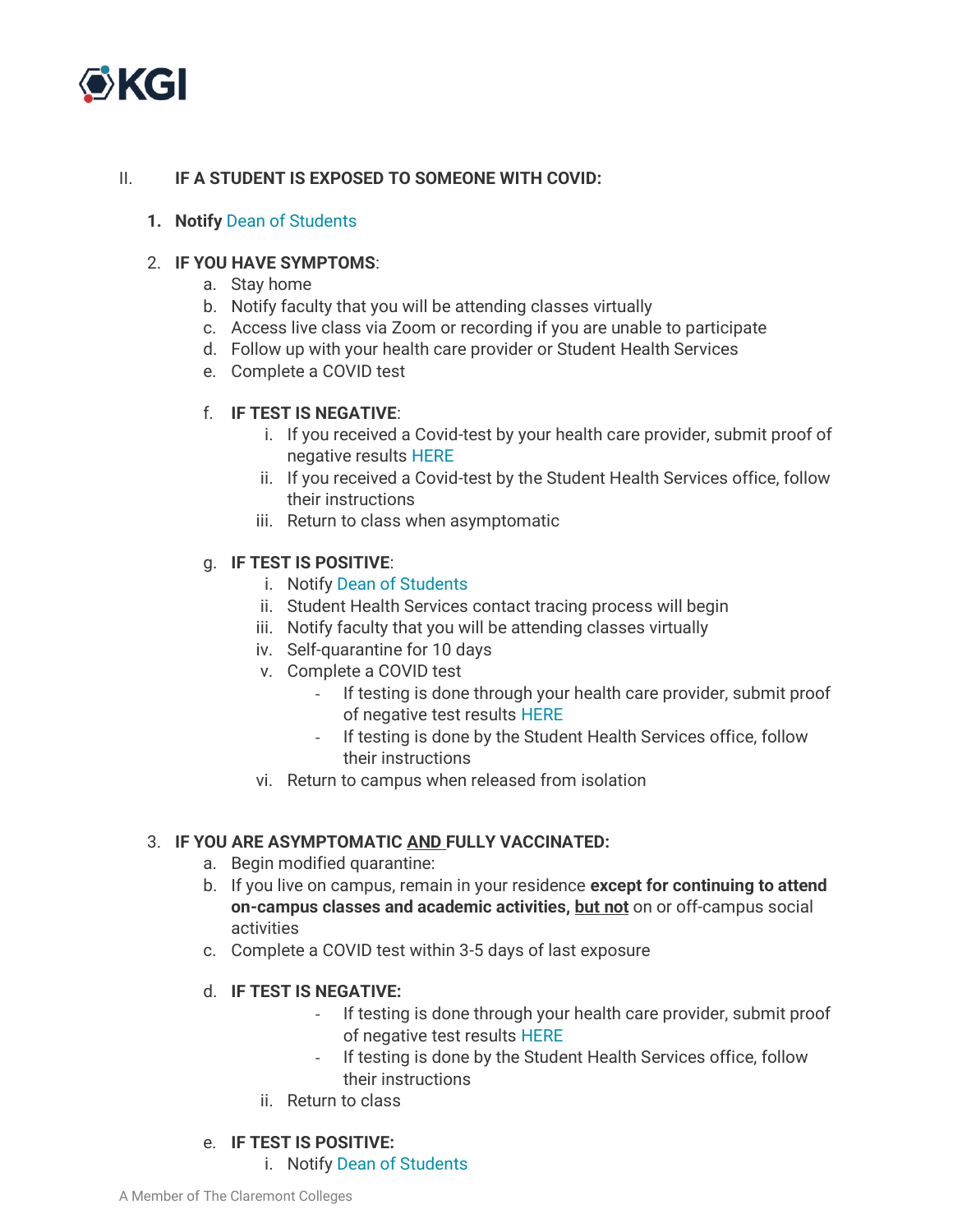

- ii. Student Health Services contact tracing process will begin
- iii. Notify class faculty that you will attend classes virtually
- iv. Self-quarantine for 10 days
- v. Return to campus when released from isolation

## 4. **IF YOU ARE ASYMPTOMATIC AND NOT FULLY VACCINATED:**

- a. Stay home
- b. Notify faculty that you will be attending classes virtually
- c. Access class via Zoom or recording
- d. Follow up with your health care provider or Student Health Services
- e. Complete a COVID test if recommended by your health care provider

# f. **IF TEST IS NEGATIVE**:

- If testing is done through your health care provider, submit proof of negative test results [HERE](https://kgi.formstack.com/forms/negative_test_result)
- If testing is done by the Student Health Services office, follow their instructions
- ii. Return to class when asymptomatic

# g. **IF TEST IS POSITIVE**:

- iii. Notify [Dean of Students](mailto:deanofstudents@kgi.edu)
- iv. Student Health Services contact tracing process will begin
- v. Notify faculty that you will continue to attending classes virtually
- vi. Self-quarantine for 10 days
- vii. Return to campus when released from isolation

## **FACE COVERING POLICY:**